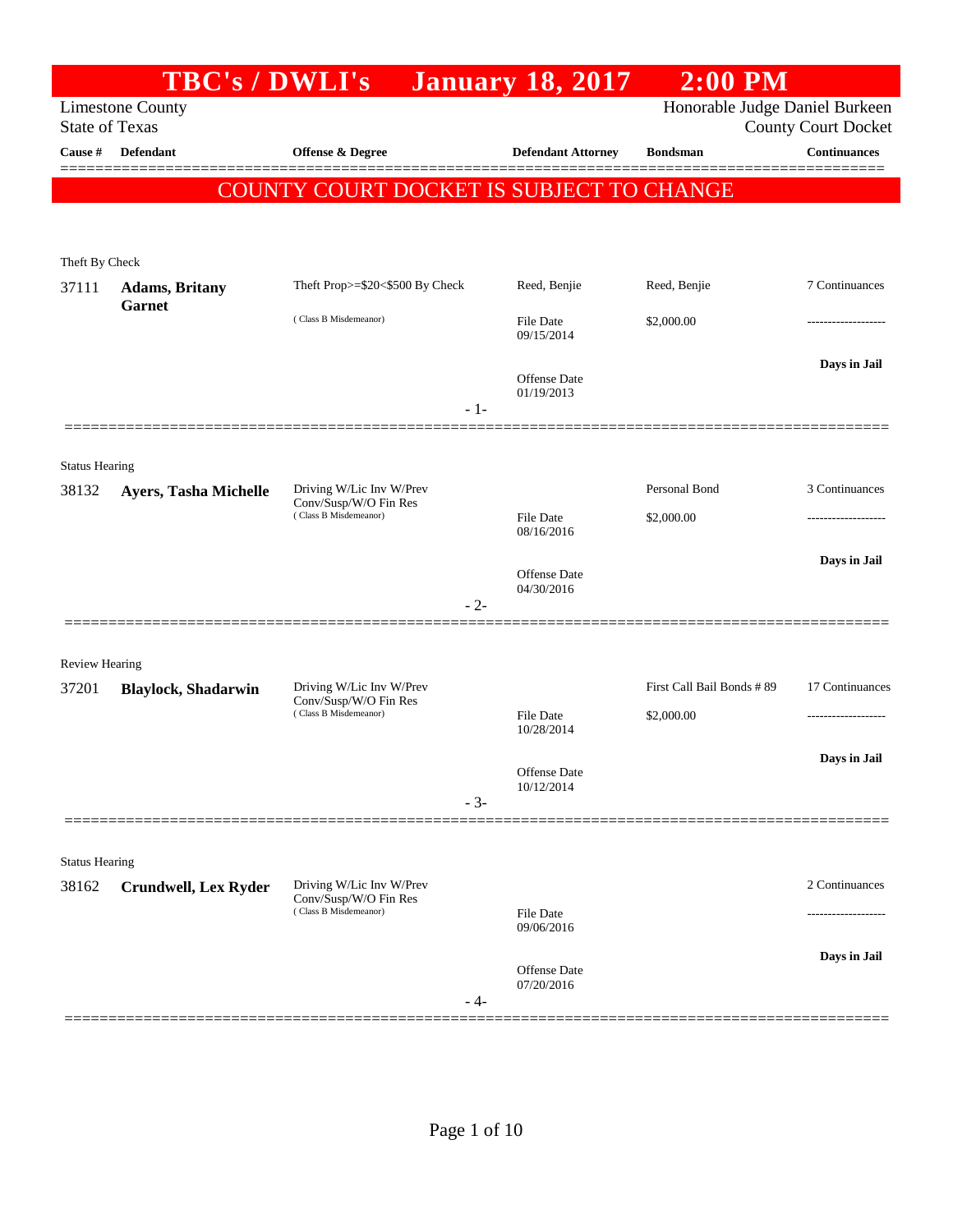|                       | <b>TBC's / DWLI's</b>   |                                                |       | <b>January 18, 2017</b>           | $2:00$ PM                      |                            |
|-----------------------|-------------------------|------------------------------------------------|-------|-----------------------------------|--------------------------------|----------------------------|
| <b>State of Texas</b> | <b>Limestone County</b> |                                                |       |                                   | Honorable Judge Daniel Burkeen | <b>County Court Docket</b> |
| Cause #               | <b>Defendant</b>        | Offense & Degree                               |       | <b>Defendant Attorney</b>         | <b>Bondsman</b>                | <b>Continuances</b>        |
|                       |                         | COUNTY COURT DOCKET IS SUBJECT TO CHANGE       |       |                                   |                                |                            |
|                       |                         |                                                |       |                                   |                                |                            |
| Theft By Check        |                         |                                                |       |                                   |                                |                            |
| 37939                 | Davis, Brian            | Theft Prop>=\$20<\$500 By Check                |       |                                   | County Bail Bonds              | 7 Continuances             |
|                       |                         | (Class B Misdemeanor)                          |       | File Date<br>05/04/2016           | \$1,000.00                     |                            |
|                       |                         |                                                |       |                                   |                                | Days in Jail               |
|                       |                         |                                                | $-5-$ | Offense Date<br>05/28/2014        |                                |                            |
|                       |                         |                                                |       |                                   |                                |                            |
| <b>Status Hearing</b> |                         |                                                |       |                                   |                                |                            |
| 38141                 | Dean, Deshun O'Brian    | Driving W/Lic Inv W/Prev                       |       |                                   | County Bail Bonds              | 2 Continuances             |
|                       |                         | Conv/Susp/W/O Fin Res<br>(Class B Misdemeanor) |       | <b>File Date</b><br>08/23/2016    | \$1,000.00                     |                            |
|                       |                         |                                                |       |                                   |                                | Days in Jail               |
|                       |                         |                                                |       | Offense Date<br>07/20/2016        |                                |                            |
|                       |                         |                                                | - 6-  |                                   |                                |                            |
| Theft By Check        |                         |                                                |       |                                   |                                |                            |
| 33289                 | <b>Demonney, Tony</b>   | Theft Prop>=\$20<\$500 By Check                |       |                                   | Personal Bond                  | 3 Continuances             |
|                       |                         | (Class B Misdemeanor)                          |       | <b>File Date</b><br>08/27/2008    | \$1,000.00                     |                            |
|                       |                         |                                                |       |                                   |                                | Days in Jail               |
|                       |                         |                                                |       | <b>Offense Date</b><br>08/08/2007 |                                |                            |
|                       |                         |                                                | $-7-$ |                                   |                                |                            |
| Theft By Check        |                         |                                                |       |                                   |                                |                            |
| 35060                 | Doty, Richard Wayne     | Theft Prop>=\$20<\$500 By Check                |       |                                   | Ace Bail Bonds - Crockett      | 2 Continuances             |
|                       |                         | (Class B Misdemeanor)                          |       | File Date<br>02/18/2011           | \$1,000.00                     |                            |
|                       |                         |                                                |       | <b>Offense Date</b>               |                                | Days in Jail               |
|                       |                         |                                                | $-8-$ | 07/25/2010                        |                                |                            |
|                       |                         |                                                |       |                                   |                                |                            |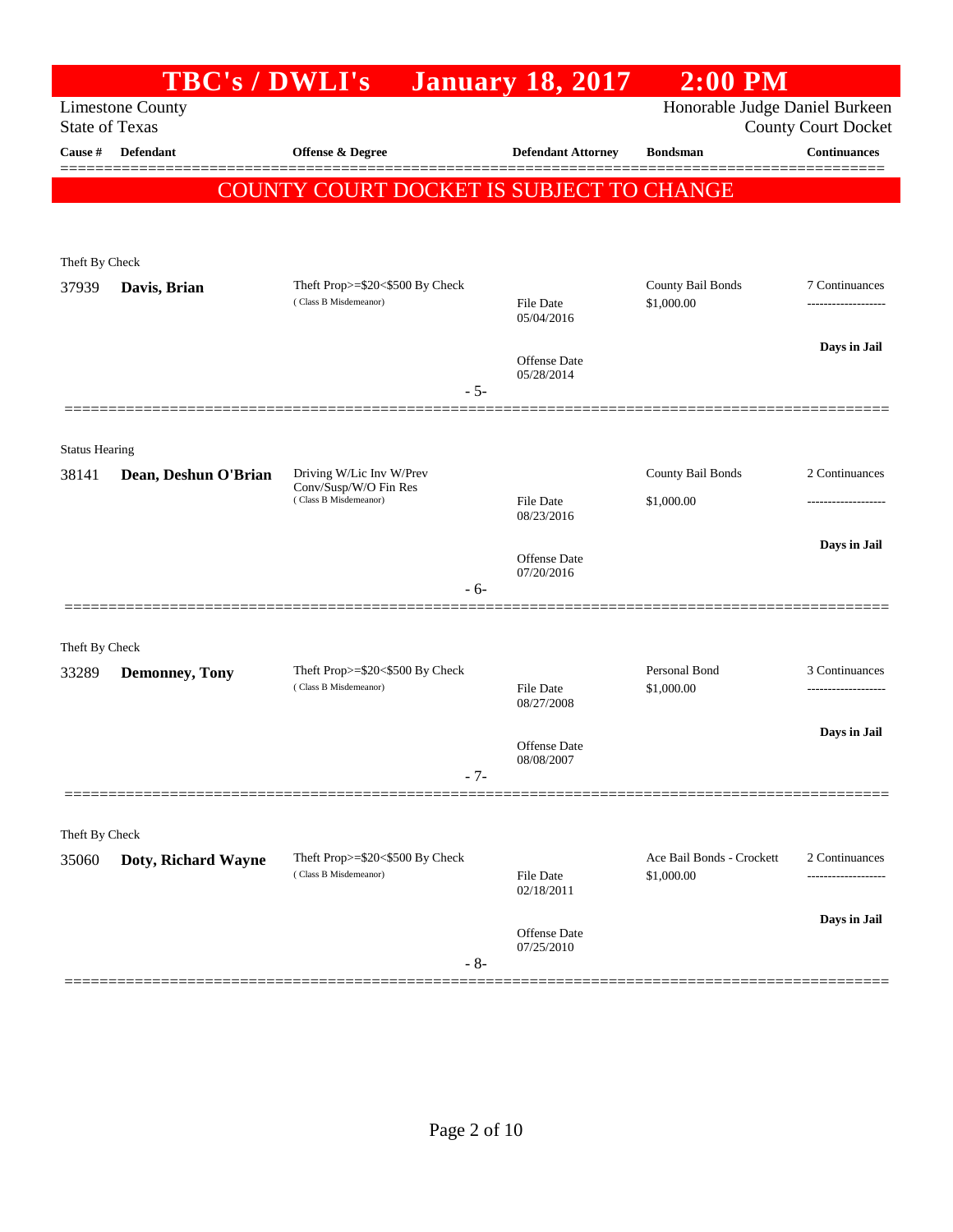|                       |                                        | TBC's / DWLI's                                           | <b>January 18, 2017</b>           | $2:00$ PM                                                    |                     |
|-----------------------|----------------------------------------|----------------------------------------------------------|-----------------------------------|--------------------------------------------------------------|---------------------|
| <b>State of Texas</b> | <b>Limestone County</b>                |                                                          |                                   | Honorable Judge Daniel Burkeen<br><b>County Court Docket</b> |                     |
| Cause #               | Defendant                              | Offense & Degree                                         | <b>Defendant Attorney</b>         | <b>Bondsman</b>                                              | Continuances        |
|                       |                                        | COUNTY COURT DOCKET IS SUBJECT TO CHANGE                 |                                   |                                                              |                     |
|                       |                                        |                                                          |                                   |                                                              |                     |
|                       |                                        |                                                          |                                   |                                                              |                     |
| Theft By Check        |                                        |                                                          |                                   | Ace Bail Bonds - Crockett                                    | 2 Continuances      |
| 36096                 | Doty, Richard Wayne                    | Theft Prop>=\$20<\$500 By Check<br>(Class B Misdemeanor) | File Date<br>10/25/2012           | \$1,000.00                                                   | ------------------- |
|                       |                                        |                                                          | Offense Date                      |                                                              | Days in Jail        |
|                       |                                        | $-9-$                                                    | 12/06/2010                        |                                                              |                     |
|                       |                                        |                                                          |                                   |                                                              |                     |
| <b>Status Hearing</b> |                                        |                                                          |                                   |                                                              |                     |
| 38123                 | <b>Dukes, Gregory</b><br><b>Eugene</b> | Driving W/Lic Inv W/Prev<br>Conv/Susp/W/O Fin Res        |                                   | County Bail Bonds                                            | 3 Continuances      |
|                       |                                        | (Class B Misdemeanor)                                    | <b>File Date</b><br>08/16/2016    | \$1,500.00                                                   |                     |
|                       |                                        |                                                          | <b>Offense</b> Date<br>05/17/2016 |                                                              | Days in Jail        |
|                       |                                        | $-10-$                                                   |                                   |                                                              |                     |
| Theft By Check        |                                        |                                                          |                                   |                                                              |                     |
| 37941                 | <b>Evans, Quincey</b>                  | Theft Prop>=\$20<\$500 By Check                          |                                   | Personal Bond                                                | 6 Continuances      |
|                       | Charles, Jr.                           | (Class B Misdemeanor)                                    | File Date<br>05/04/2016           | \$1,000.00                                                   |                     |
|                       |                                        |                                                          | Offense Date                      |                                                              | Days in Jail        |
|                       |                                        | $-11-$                                                   | 02/06/2015                        |                                                              |                     |
|                       |                                        |                                                          |                                   |                                                              |                     |
| <b>Status Hearing</b> |                                        |                                                          |                                   |                                                              |                     |
| 38129                 | Foley, Angela Ruth                     | Driving W/Lic Inv W/Prev                                 | Reed, Bobby                       | Reed, Bobby                                                  | 3 Continuances      |
|                       |                                        | Conv/Susp/W/O Fin Res<br>(Class B Misdemeanor)           | <b>File Date</b><br>08/16/2016    | \$2,000.00                                                   |                     |
|                       |                                        | $-12-$                                                   | Offense Date<br>03/03/2016        |                                                              | Days in Jail        |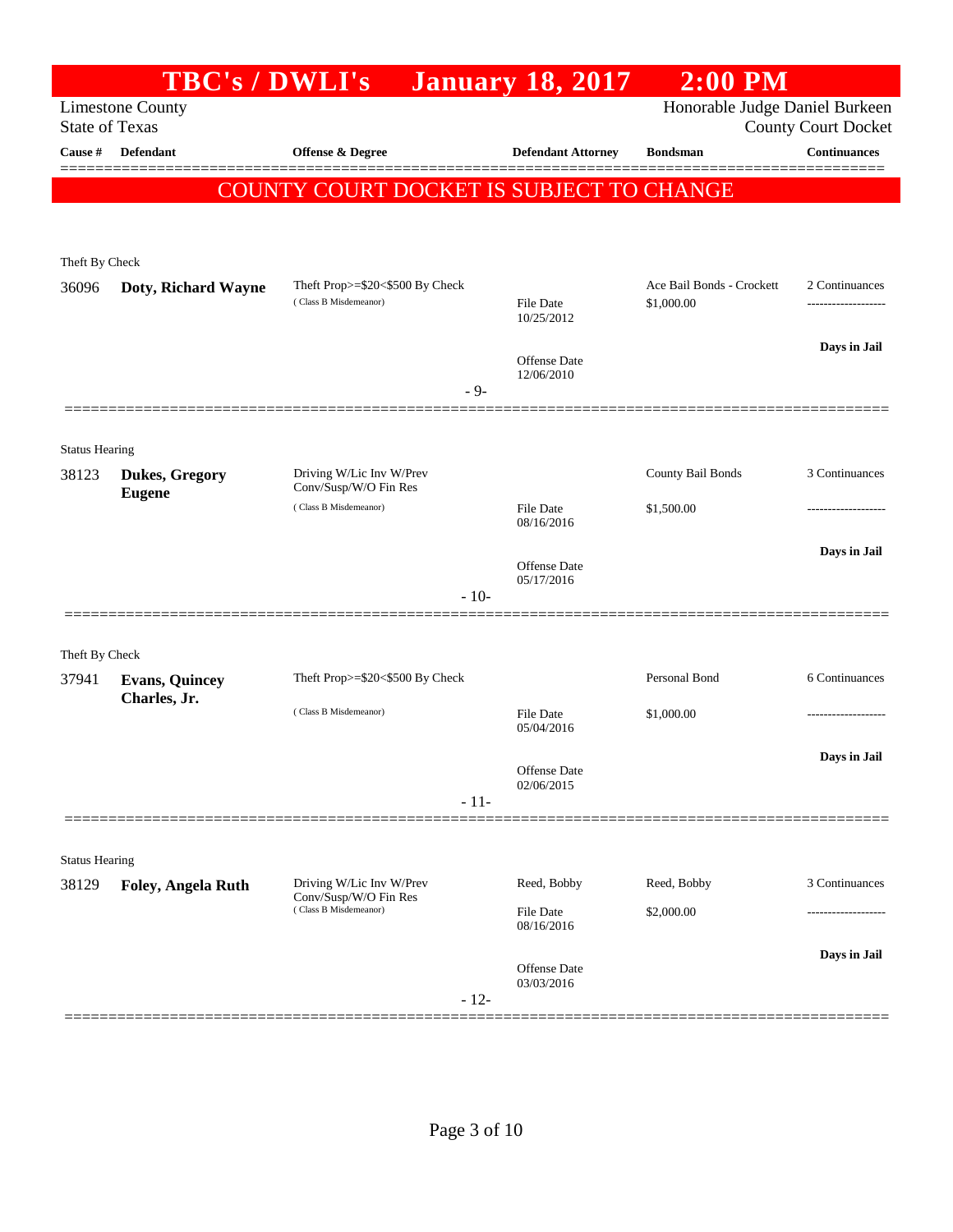|                         |                         | <b>TBC's / DWLI's</b>                                    | <b>January 18, 2017</b>          | $2:00$ PM                  |                                                              |
|-------------------------|-------------------------|----------------------------------------------------------|----------------------------------|----------------------------|--------------------------------------------------------------|
| <b>State of Texas</b>   | <b>Limestone County</b> |                                                          |                                  |                            | Honorable Judge Daniel Burkeen<br><b>County Court Docket</b> |
| Cause #                 | Defendant               | <b>Offense &amp; Degree</b>                              | <b>Defendant Attorney</b>        | <b>Bondsman</b>            | <b>Continuances</b>                                          |
|                         |                         | COUNTY COURT DOCKET IS SUBJECT TO CHANGE                 |                                  |                            |                                                              |
|                         |                         |                                                          |                                  |                            |                                                              |
|                         |                         |                                                          |                                  |                            |                                                              |
| Theft By Check<br>37877 | Garcia, Jose            | Theft Prop >=\$100<\$750                                 | Reed, Benjie                     | Reed, Benjie               | 5 Continuances                                               |
|                         |                         | (Class B Misdemeanor)                                    | <b>File Date</b><br>03/31/2016   | \$1,000.00                 |                                                              |
|                         |                         |                                                          |                                  |                            |                                                              |
|                         |                         |                                                          | Offense Date<br>10/01/2015       |                            | Days in Jail                                                 |
|                         |                         | $-13-$                                                   |                                  |                            |                                                              |
|                         |                         |                                                          |                                  |                            |                                                              |
| Theft By Check          |                         |                                                          |                                  |                            |                                                              |
| 37945                   | Groves, William         | Theft Prop>=\$20<\$500 By Check<br>(Class B Misdemeanor) | Reed, Justin<br><b>File Date</b> | Reed, Justin<br>\$1,000.00 | 7 Continuances                                               |
|                         |                         |                                                          | 05/04/2016                       |                            |                                                              |
|                         |                         |                                                          | <b>Offense</b> Date              |                            | Days in Jail                                                 |
|                         |                         | $-14-$                                                   | 08/23/2014                       |                            |                                                              |
|                         |                         |                                                          |                                  |                            |                                                              |
| Theft By Check          |                         |                                                          |                                  |                            |                                                              |
| 37132                   | Harris, Lachander       | Theft Prop>=\$20<\$500 By Check<br>(Class B Misdemeanor) |                                  | Personal Bond              | 11 Continuances                                              |
|                         |                         |                                                          | File Date<br>09/16/2014          | \$1,000.00                 | -----------------                                            |
|                         |                         |                                                          | <b>Offense Date</b>              |                            | Days in Jail                                                 |
|                         |                         | $-15-$                                                   | 04/27/2013                       |                            |                                                              |
|                         |                         |                                                          |                                  |                            |                                                              |
| Theft By Check          |                         |                                                          |                                  |                            |                                                              |
| 37953                   | Harrison, Sue           | Theft Prop>=\$20<\$500 By Check                          |                                  | Personal Bond              | 8 Continuances                                               |
|                         |                         | (Class B Misdemeanor)                                    | <b>File Date</b><br>05/04/2016   | \$1,000.00                 |                                                              |
|                         |                         |                                                          |                                  |                            | Days in Jail                                                 |
|                         |                         |                                                          | Offense Date<br>10/23/2014       |                            |                                                              |
|                         |                         | $-16-$                                                   |                                  |                            |                                                              |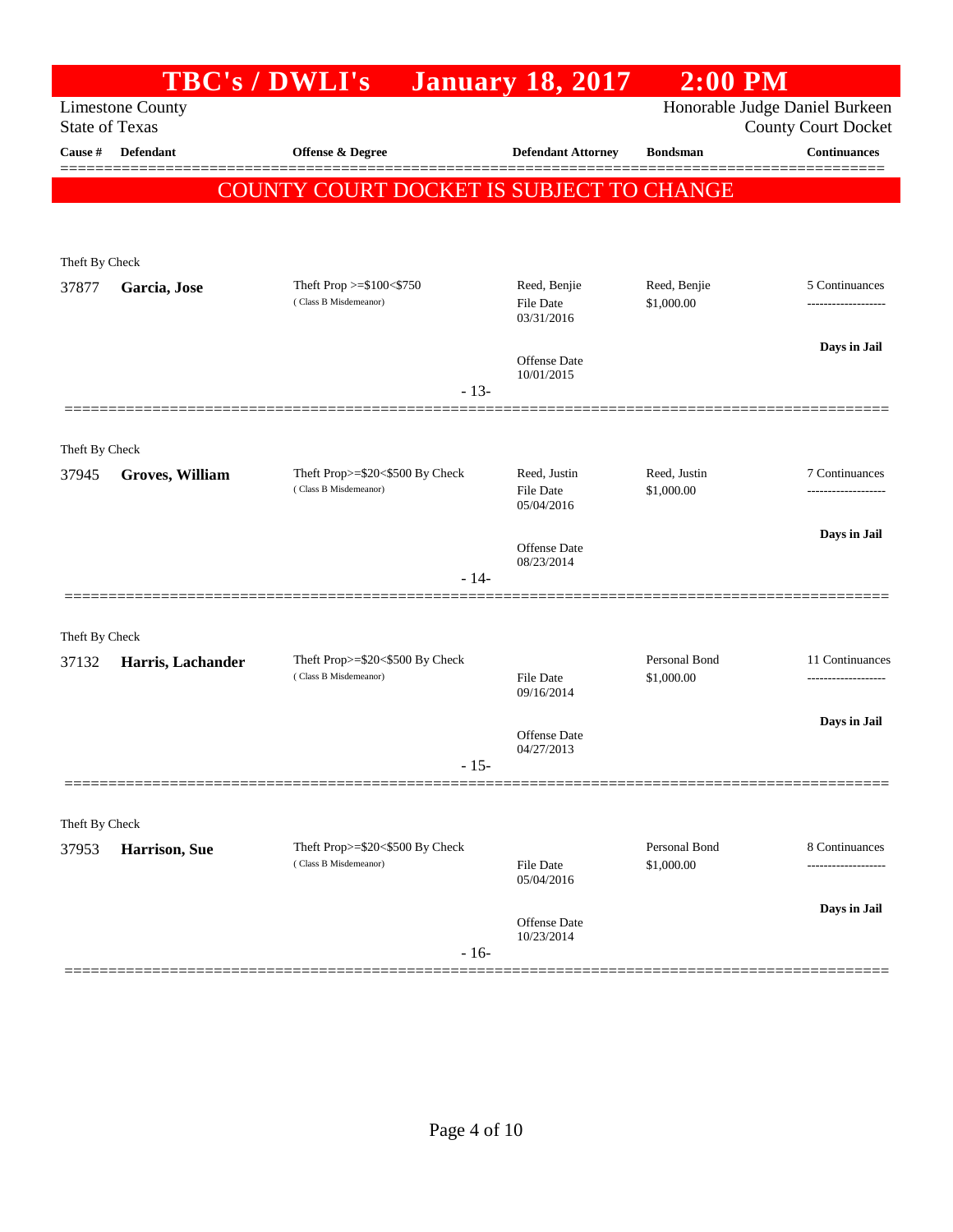|                                |                                  | TBC's / DWLI's                                    |        | <b>January 18, 2017</b>        | $2:00$ PM         |                                                              |
|--------------------------------|----------------------------------|---------------------------------------------------|--------|--------------------------------|-------------------|--------------------------------------------------------------|
| <b>State of Texas</b>          | <b>Limestone County</b>          |                                                   |        |                                |                   | Honorable Judge Daniel Burkeen<br><b>County Court Docket</b> |
| Cause #                        | Defendant                        | Offense & Degree                                  |        | <b>Defendant Attorney</b>      | <b>Bondsman</b>   | Continuances                                                 |
|                                |                                  | COUNTY COURT DOCKET IS SUBJECT TO CHANGE          |        |                                |                   |                                                              |
|                                |                                  |                                                   |        |                                |                   |                                                              |
|                                |                                  |                                                   |        |                                |                   |                                                              |
| Theft By Check<br>37954        | <b>Harrison</b> , Sue            | Theft Prop>=\$20<\$500 By Check                   |        |                                | Personal Bond     | 8 Continuances                                               |
|                                |                                  | (Class B Misdemeanor)                             |        | File Date<br>05/04/2016        | \$1,000.00        | ------------------                                           |
|                                |                                  |                                                   |        | Offense Date                   |                   | Days in Jail                                                 |
|                                |                                  |                                                   | $-17-$ | 10/04/2014                     |                   |                                                              |
|                                |                                  |                                                   |        |                                |                   |                                                              |
|                                | Show Cause Hearing               |                                                   |        |                                |                   |                                                              |
| 38027                          | Horton, Brianna<br><b>Nicole</b> | Theft \$50 Or Less                                |        | Reed, Stephen M.               |                   | 1 Continuances                                               |
|                                |                                  | (Class C Misdemeanor)                             |        | <b>File Date</b><br>06/01/2016 |                   |                                                              |
|                                |                                  |                                                   |        | <b>Offense</b> Date            |                   | Days in Jail                                                 |
|                                |                                  |                                                   | $-18-$ | 04/15/2016                     |                   |                                                              |
|                                |                                  |                                                   |        |                                |                   |                                                              |
| <b>Review Hearing</b>          |                                  |                                                   |        |                                |                   |                                                              |
| 37975                          | Huitzacua-Martinez,<br>Jonathan  | Driving W/Lic Inv W/Prev<br>Conv/Susp/W/O Fin Res |        |                                | King Bail Bonds   | 2 Continuances                                               |
|                                |                                  | (Class B Misdemeanor)                             |        | File Date<br>05/19/2016        | \$1,000.00        |                                                              |
|                                |                                  |                                                   |        |                                |                   | Days in Jail                                                 |
|                                |                                  |                                                   |        | Offense Date<br>12/29/2015     |                   |                                                              |
|                                |                                  |                                                   | $-19-$ |                                |                   |                                                              |
|                                |                                  |                                                   |        |                                |                   |                                                              |
| <b>Status Hearing</b><br>36871 | <b>Jackson, Brent Wayne</b>      | Driving W/Lic Inv W/Prev                          |        |                                | County Bail Bonds | 4 Continuances                                               |
|                                |                                  | Conv/Susp/W/O Fin Res<br>(Class B Misdemeanor)    |        | <b>File Date</b><br>03/13/2014 | \$3,000.00        |                                                              |
|                                |                                  |                                                   |        | Offense Date                   |                   | Days in Jail                                                 |
|                                |                                  |                                                   | $-20-$ | 02/06/2014                     |                   |                                                              |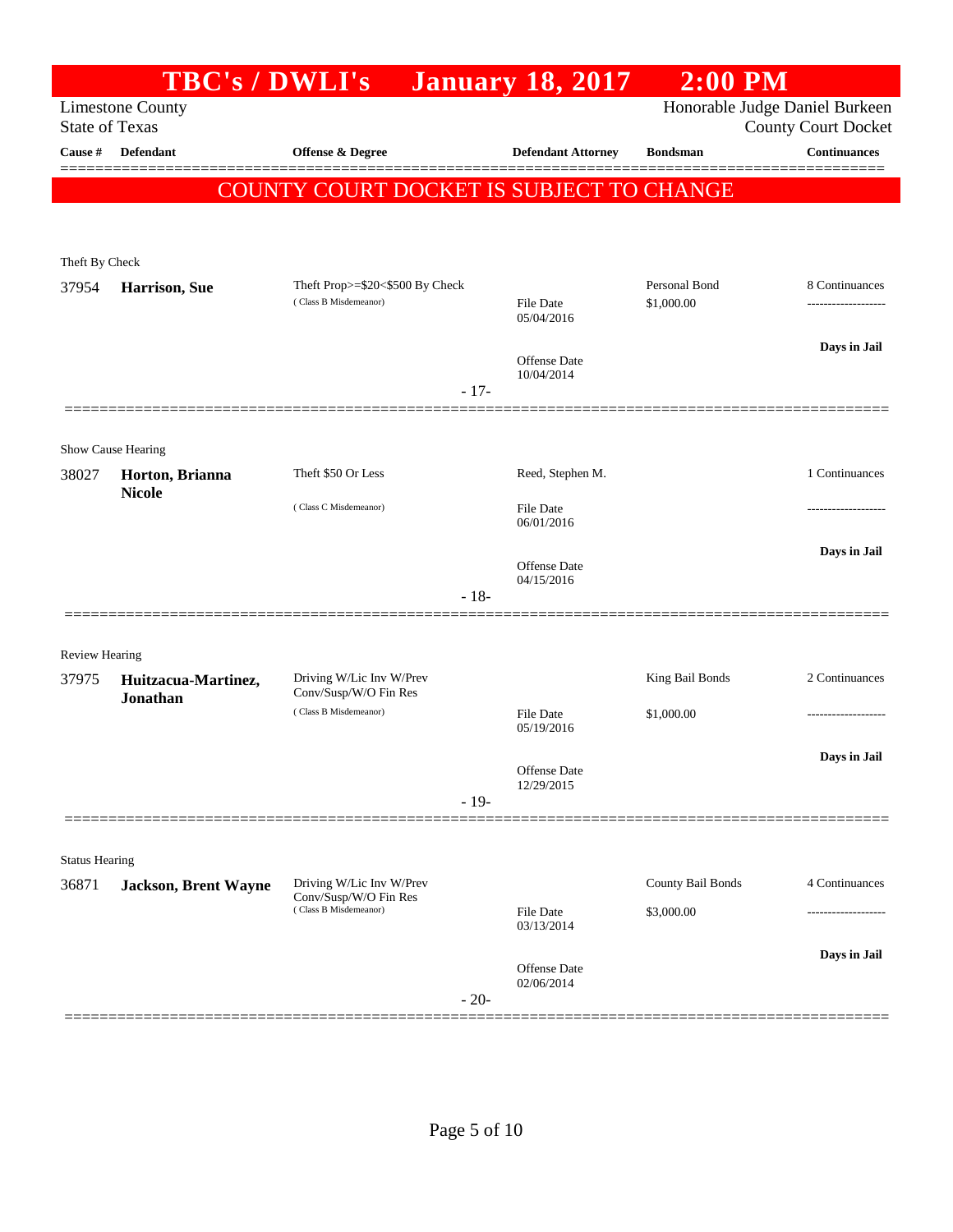|                                | <b>TBC's / DWLI's</b>                 |                                                   | <b>January 18, 2017</b>                   | $2:00$ PM         |                                                              |
|--------------------------------|---------------------------------------|---------------------------------------------------|-------------------------------------------|-------------------|--------------------------------------------------------------|
| <b>State of Texas</b>          | <b>Limestone County</b>               |                                                   |                                           |                   | Honorable Judge Daniel Burkeen<br><b>County Court Docket</b> |
| Cause #                        | Defendant                             | Offense & Degree                                  | <b>Defendant Attorney</b>                 | <b>Bondsman</b>   | <b>Continuances</b>                                          |
|                                |                                       |                                                   |                                           |                   |                                                              |
|                                |                                       | COUNTY COURT DOCKET IS SUBJECT TO CHANGE          |                                           |                   |                                                              |
|                                |                                       |                                                   |                                           |                   |                                                              |
| <b>Review Hearing</b>          |                                       |                                                   |                                           |                   |                                                              |
| 37868                          | <b>McDaniel, Billy Wayne</b>          | Driving W/Lic Inv W/Prev<br>Conv/Susp/W/O Fin Res |                                           | County Bail Bonds | 5 Continuances                                               |
|                                |                                       | (Class B Misdemeanor)                             | <b>File Date</b><br>03/21/2016            | \$2,000.00        |                                                              |
|                                |                                       |                                                   | Offense Date                              |                   | Days in Jail                                                 |
|                                |                                       | $-21-$                                            | 03/01/2016                                |                   |                                                              |
|                                |                                       |                                                   |                                           |                   |                                                              |
|                                | Hearing On Motion To Revoke Probation |                                                   |                                           |                   |                                                              |
| 38057                          | Nathan, Byrinesha                     | Poss Marij <2oz; Motion To Adjudicate             |                                           | County Bail Bonds | 1 Continuances                                               |
|                                | <b>Byrunsha Shanzel</b>               | (Class B Misdemeanor; Class B Misdemeanor)        | File Date<br>06/23/2016                   | \$5,000.00        |                                                              |
|                                |                                       |                                                   |                                           |                   | Days in Jail                                                 |
|                                |                                       |                                                   | Offense Date<br>05/15/2016;<br>10/28/2016 |                   |                                                              |
|                                |                                       | $-22-$                                            |                                           |                   |                                                              |
|                                |                                       |                                                   |                                           |                   |                                                              |
| <b>Review Hearing</b><br>37721 |                                       | Driving W/Lic Inv W/Prev                          |                                           | Personal Bond     | 7 Continuances                                               |
|                                | Nodine, Cindy Zamora                  | Conv/Susp/W/O Fin Res<br>(Class B Misdemeanor)    | File Date                                 | \$1,000.00        |                                                              |
|                                |                                       |                                                   | 11/19/2015                                |                   |                                                              |
|                                |                                       |                                                   | Offense Date                              |                   | Days in Jail                                                 |
|                                |                                       | $-23-$                                            | 08/21/2015                                |                   |                                                              |
|                                |                                       |                                                   |                                           |                   |                                                              |
| Review Hearing                 |                                       |                                                   |                                           |                   |                                                              |
| 36749                          | <b>Ontiberos, Louis Alan</b>          | Driving W/Lic Inv W/Prev                          |                                           | Pats Bail Bonds   | 2 Continuances                                               |
|                                |                                       | Conv/Susp/W/O Fin Res<br>(Class B Misdemeanor)    | <b>File Date</b><br>12/16/2013            | \$3,000.00        |                                                              |
|                                |                                       |                                                   |                                           |                   | Days in Jail                                                 |
|                                |                                       | $-24-$                                            | Offense Date<br>08/22/2013                |                   |                                                              |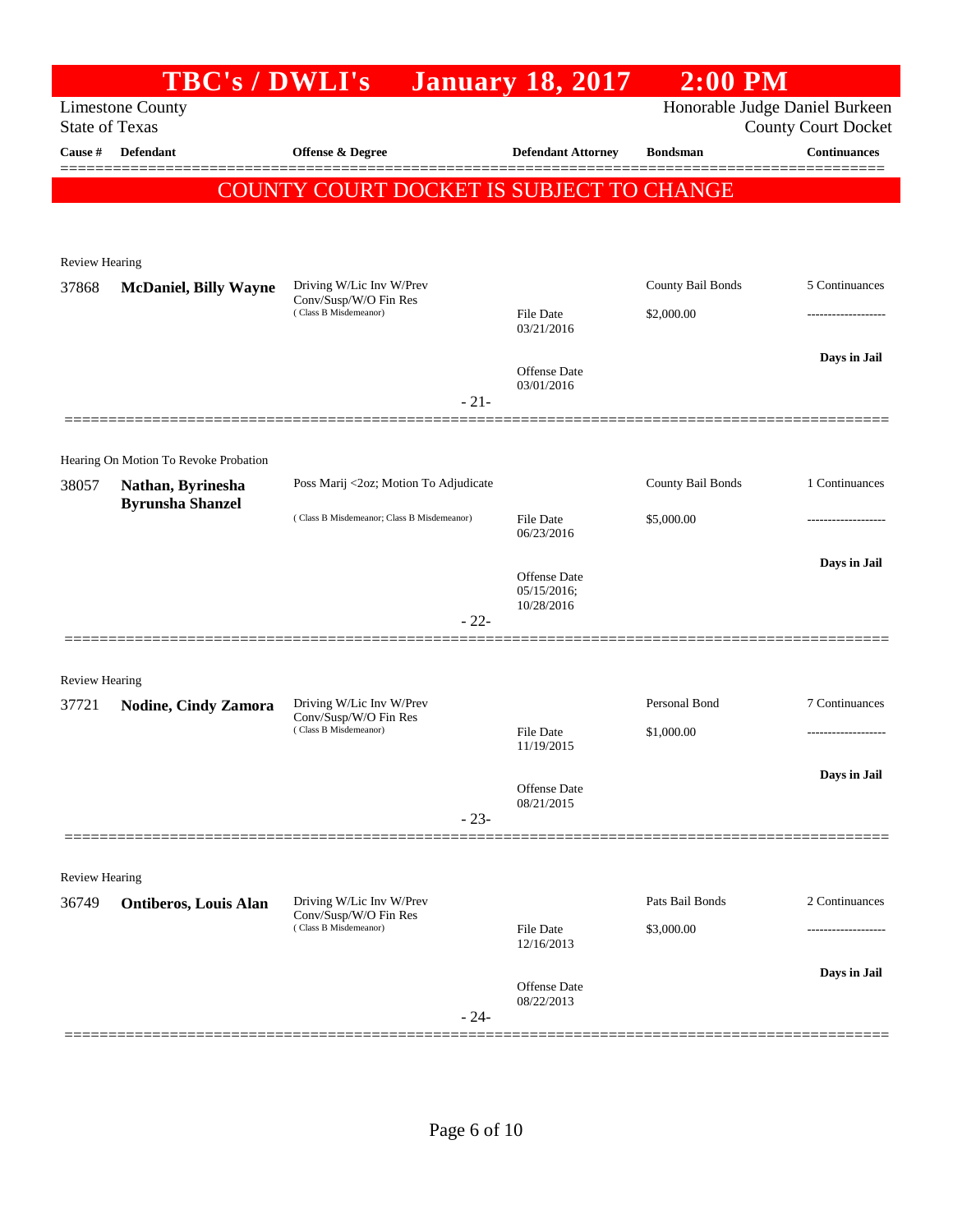|                       | <b>TBC's / DWLI's</b>        |                                                          | <b>January 18, 2017</b>        | $2:00$ PM                   |                                                              |
|-----------------------|------------------------------|----------------------------------------------------------|--------------------------------|-----------------------------|--------------------------------------------------------------|
| <b>State of Texas</b> | <b>Limestone County</b>      |                                                          |                                |                             | Honorable Judge Daniel Burkeen<br><b>County Court Docket</b> |
| Cause #               | Defendant                    | Offense & Degree                                         | <b>Defendant Attorney</b>      | <b>Bondsman</b>             | Continuances                                                 |
|                       |                              | COUNTY COURT DOCKET IS SUBJECT TO CHANGE                 |                                |                             |                                                              |
|                       |                              |                                                          |                                |                             |                                                              |
| Theft By Check        |                              |                                                          |                                |                             |                                                              |
| 37978                 | Price, Twamocka              | Theft Prop>=\$20<\$500 By Check<br>(Class B Misdemeanor) |                                | Personal Bond               | 6 Continuances                                               |
|                       |                              |                                                          | File Date<br>05/23/2016        | \$1,000.00                  | -------------------                                          |
|                       |                              |                                                          | Offense Date                   |                             | Days in Jail                                                 |
|                       |                              | $-25-$                                                   | 09/15/2014                     |                             |                                                              |
|                       |                              |                                                          |                                |                             |                                                              |
| Theft By Check        |                              |                                                          |                                |                             |                                                              |
| 37979                 | Price, Twamocka              | Theft Prop>=\$20<\$500 By Check<br>(Class B Misdemeanor) | <b>File Date</b>               | Personal Bond<br>\$1,000.00 | 6 Continuances                                               |
|                       |                              |                                                          | 05/23/2016                     |                             |                                                              |
|                       |                              |                                                          | <b>Offense</b> Date            |                             | Days in Jail                                                 |
|                       |                              | $-26-$                                                   | 09/11/2014                     |                             |                                                              |
|                       |                              |                                                          |                                |                             |                                                              |
| <b>Status Hearing</b> |                              |                                                          |                                |                             |                                                              |
| 38142                 | Saldivar, Saul               | Driving W/Lic Inv W/Prev<br>Conv/Susp/W/O Fin Res        |                                | County Bail Bonds           | 2 Continuances                                               |
|                       |                              | (Class B Misdemeanor)                                    | <b>File Date</b><br>08/23/2016 | \$1,500.00                  |                                                              |
|                       |                              |                                                          |                                |                             | Days in Jail                                                 |
|                       |                              | $-27-$                                                   | Offense Date<br>06/29/2016     |                             |                                                              |
|                       |                              |                                                          |                                |                             |                                                              |
| <b>Status Hearing</b> |                              |                                                          |                                |                             |                                                              |
| 38180                 | <b>Shadley, Theaopel Lyn</b> | Driving W/Lic Inv W/Prev<br>Conv/Susp/W/O Fin Res        |                                | Personal Bond               | 3 Continuances                                               |
|                       |                              | (Class B Misdemeanor)                                    | File Date<br>09/15/2016        | \$1,000.00                  |                                                              |
|                       |                              |                                                          |                                |                             | Days in Jail                                                 |
|                       |                              |                                                          | Offense Date<br>08/28/2016     |                             |                                                              |
|                       |                              | $-28-$                                                   |                                |                             |                                                              |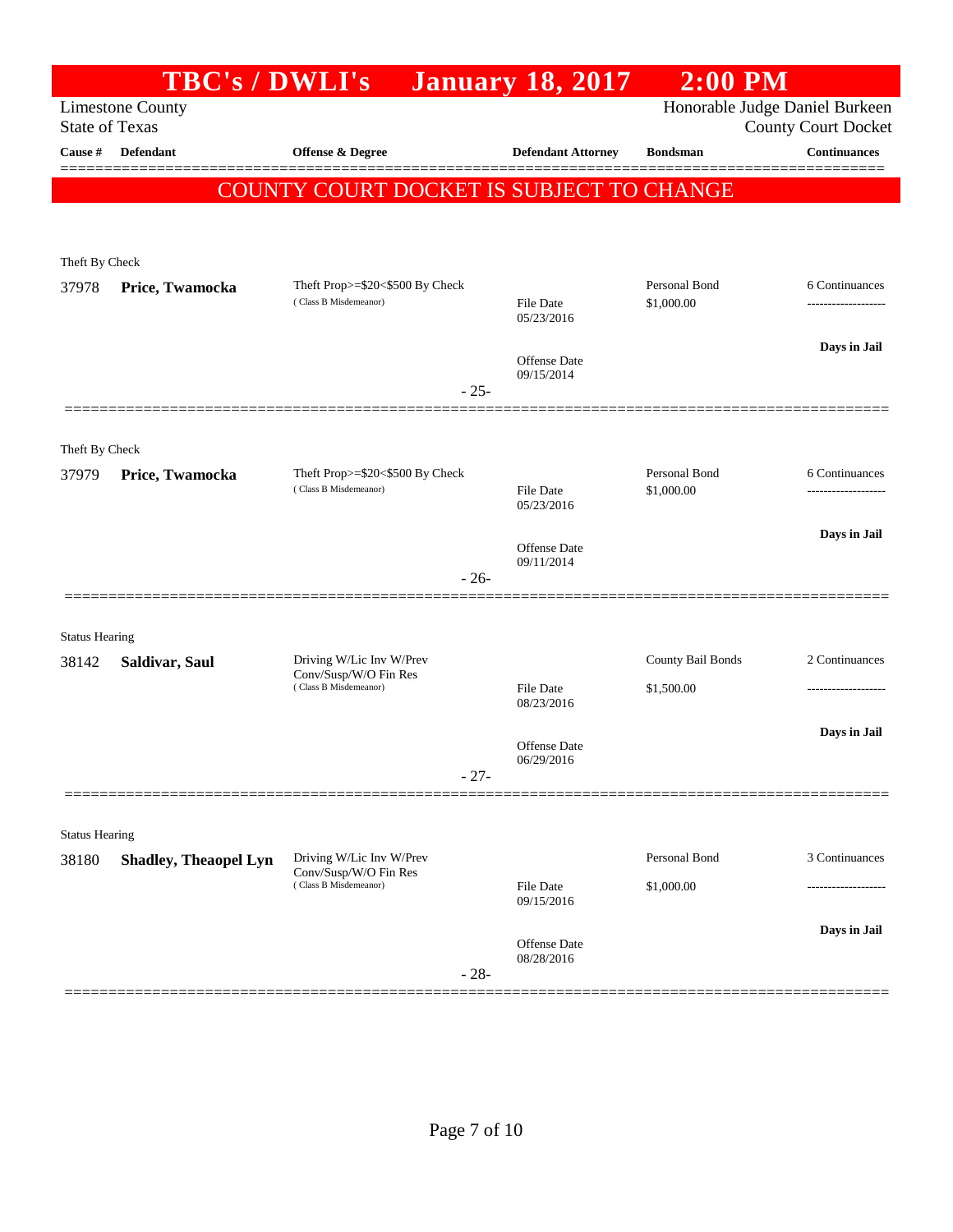|                                | <b>TBC's / DWLI's</b>       |                                                          | <b>January 18, 2017</b>    | $2:00$ PM                   |                                                              |
|--------------------------------|-----------------------------|----------------------------------------------------------|----------------------------|-----------------------------|--------------------------------------------------------------|
| <b>State of Texas</b>          | <b>Limestone County</b>     |                                                          |                            |                             | Honorable Judge Daniel Burkeen<br><b>County Court Docket</b> |
| Cause #                        | <b>Defendant</b>            | <b>Offense &amp; Degree</b>                              | <b>Defendant Attorney</b>  | <b>Bondsman</b>             | <b>Continuances</b>                                          |
|                                |                             | <b>COUNTY COURT DOCKET IS SUBJECT TO CHANGE</b>          |                            |                             |                                                              |
|                                |                             |                                                          |                            |                             |                                                              |
|                                |                             |                                                          |                            |                             |                                                              |
| Theft By Check                 |                             |                                                          |                            |                             |                                                              |
| 37839                          | <b>Sherrod, David Keith</b> | Theft Prop>=\$20<\$500 By Check<br>(Class B Misdemeanor) | File Date<br>02/24/2016    | Personal Bond<br>\$1,000.00 | 6 Continuances                                               |
|                                |                             |                                                          | Offense Date               |                             | Days in Jail                                                 |
|                                |                             | $-29-$                                                   | 04/30/2014                 |                             |                                                              |
|                                |                             |                                                          |                            |                             |                                                              |
| Theft By Check                 |                             |                                                          |                            |                             |                                                              |
| 37985                          | <b>Strain, Bridget</b>      | Theft Prop>=\$20<\$500 By Check                          | Reed, Justin               | Reed, Justin                | 6 Continuances                                               |
|                                | <b>Chevelle</b>             | (Class B Misdemeanor)                                    | File Date<br>05/23/2016    | \$1,000.00                  |                                                              |
|                                |                             |                                                          |                            |                             | Days in Jail                                                 |
|                                |                             |                                                          | Offense Date<br>04/08/2015 |                             |                                                              |
|                                |                             | $-30-$                                                   |                            |                             |                                                              |
|                                |                             |                                                          |                            |                             |                                                              |
| Theft By Check<br>36159        | <b>Timms, Daren</b>         | Theft Prop>=\$20<\$500 By Check                          |                            |                             | 4 Continuances                                               |
|                                |                             | (Class B Misdemeanor)                                    | File Date<br>10/30/2012    |                             |                                                              |
|                                |                             |                                                          |                            |                             | Days in Jail                                                 |
|                                |                             |                                                          | Offense Date<br>07/16/2011 |                             |                                                              |
|                                |                             | $-31-$                                                   |                            |                             |                                                              |
|                                |                             |                                                          |                            |                             |                                                              |
| <b>Status Hearing</b><br>37743 | <b>Timms, Daren</b>         | Bail Jumping And Fail To Appear                          |                            | Personal Bond               | 4 Continuances                                               |
|                                |                             | (Class A Misdemeanor)                                    | File Date<br>12/15/2015    | \$2,000.00                  |                                                              |
|                                |                             |                                                          | Offense Date               |                             | Days in Jail                                                 |
|                                |                             | $-32-$                                                   | 12/03/2015                 |                             |                                                              |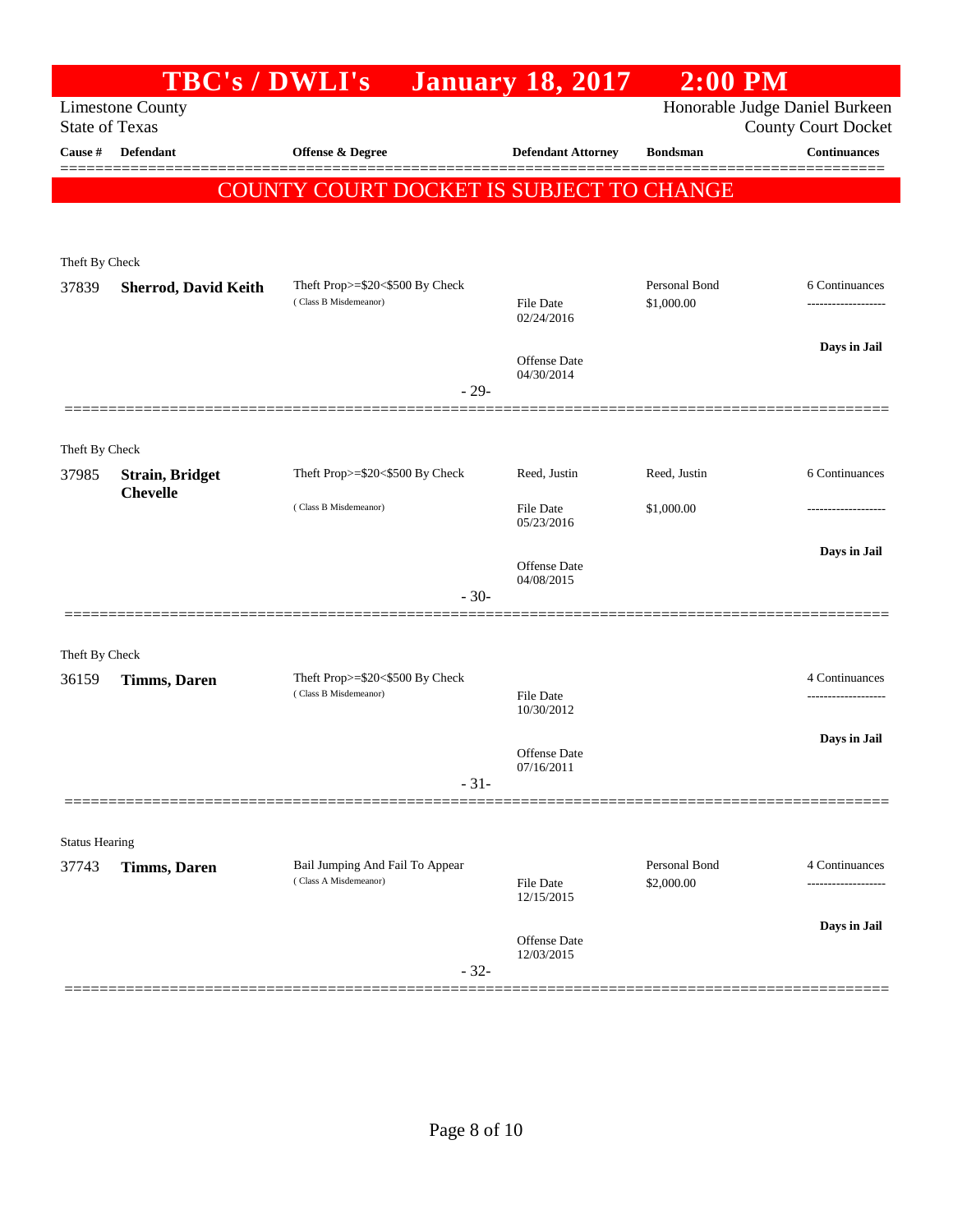|                         | <b>TBC's / DWLI's</b>                            |                                          | <b>January 18, 2017</b>           | $2:00$ PM                      |                            |
|-------------------------|--------------------------------------------------|------------------------------------------|-----------------------------------|--------------------------------|----------------------------|
|                         | <b>Limestone County</b><br><b>State of Texas</b> |                                          |                                   | Honorable Judge Daniel Burkeen | <b>County Court Docket</b> |
| Cause #                 | Defendant                                        | Offense & Degree                         | <b>Defendant Attorney</b>         | <b>Bondsman</b>                | <b>Continuances</b>        |
|                         |                                                  | COUNTY COURT DOCKET IS SUBJECT TO CHANGE |                                   |                                |                            |
|                         |                                                  |                                          |                                   |                                |                            |
|                         |                                                  |                                          |                                   |                                |                            |
| Theft By Check<br>36160 | <b>Trinidad</b> , Wendy                          | Theft Prop>=\$20<\$500 By Check          |                                   | Ace Bail Bonds - Crockett      | 6 Continuances             |
|                         |                                                  | (Class B Misdemeanor)                    | <b>File Date</b><br>10/30/2012    | \$1,000.00                     |                            |
|                         |                                                  |                                          |                                   |                                | Days in Jail               |
|                         |                                                  |                                          | <b>Offense Date</b><br>02/02/2011 |                                |                            |
|                         |                                                  | $-33-$                                   |                                   |                                |                            |
| Theft By Check          |                                                  |                                          |                                   |                                |                            |
| 36705                   | Webb, Jessie Loraine                             | Theft Prop>=\$20<\$500 By Check          |                                   | Personal Bond                  | 6 Continuances             |
|                         |                                                  | (Class B Misdemeanor)                    | <b>File Date</b><br>11/05/2013    | \$1,000.00                     | ------------------         |
|                         |                                                  |                                          |                                   |                                | Days in Jail               |
|                         |                                                  |                                          | <b>Offense Date</b><br>02/11/2013 |                                |                            |
|                         |                                                  | $-34-$                                   |                                   |                                |                            |
| <b>Review Hearing</b>   |                                                  |                                          |                                   |                                |                            |
| 36865                   | Webb, Jessie Loraine                             | Bail Jumping And Fail To Appear          |                                   | Personal Bond                  | 6 Continuances             |
|                         |                                                  | (Class A Misdemeanor)                    | <b>File Date</b><br>02/28/2014    | \$1,000.00                     | -------------------        |
|                         |                                                  |                                          |                                   |                                | Days in Jail               |
|                         |                                                  | $-35-$                                   | Offense Date<br>02/19/2014        |                                |                            |
|                         |                                                  |                                          |                                   |                                |                            |
| Theft By Check          |                                                  |                                          |                                   |                                |                            |
| 37155                   | Webb, Jessie Loraine                             | Theft Prop>=\$20<\$500 By Check          |                                   | Personal Bond                  | 6 Continuances             |
|                         |                                                  | (Class B Misdemeanor)                    | <b>File Date</b><br>09/17/2014    | \$1,000.00                     |                            |
|                         |                                                  |                                          |                                   |                                | Days in Jail               |
|                         |                                                  |                                          | Offense Date<br>06/22/2013        |                                |                            |
|                         |                                                  | $-36-$                                   |                                   |                                |                            |